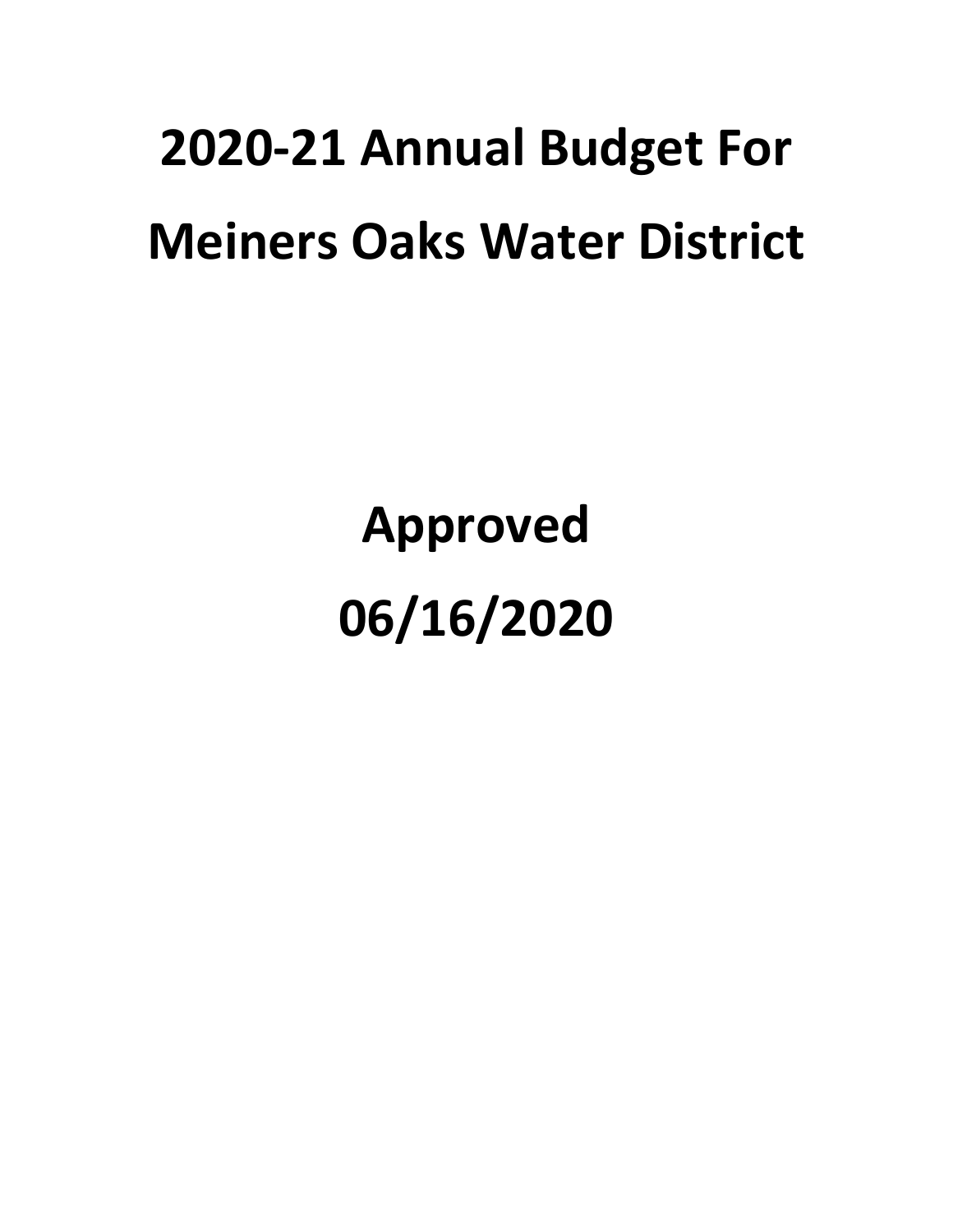

# **MEINERS OAKS WATER DISTRICT**

**June 16, 2020**

# **Approved Interim Budget for Fiscal Year 2020-2021**

# **Postponing a Rate Increase**

Meiners Oaks Water District has adopted a "wait-and-see" strategy for its budget and rates for the next fiscal year. Our original intention was to raise rates in July after a Prop 218 public hearing process. Our water rates must eventually increase in order to fund a treatment plant replacement, respond to a lawsuit by the City of Ventura, contribute to Groundwater Sustainability Agency expenses, and advance various capital projects. At this time, however, many of our customers are suffering financial stress resulting from the Covid-19 pandemic. The ultimate effects on the California economy are unknown. Therefore, we believe that this is not a good time to raise rates for our customers. In addition, a public Prop 218 process would be hindered by social distancing rules. Fortunately, MOWD currently has about \$1.6 million in reserves, exceeding the traditionally-expected minimum of \$500,000. That will allow us to delay a rate increase for at least six months if we postpone some projects.

Therefore, MOWD intends to proceed as follow:

- 1. Postpone about \$190,000 of planned projects and expenses.
- 2. Adopt an interim budget in June for Fiscal Year 2020-21.
- 3. Maintain rates at their current level going into the next fiscal year. Even without any rate increase, reserves should remain above a million dollars by the FY's end.
- 4. Wait to see what happens with the pandemic and its financial fallout.
- 5. As the crisis abates, the Board may decide to adopt a revised mid-year budget and undertake a Prop 218 process to increase rates at that time.

One anticipated outcome of the pandemic is that, as in 2008, grants might become available for "shovel-ready" projects to boost the economy. To be ready, we plan to proceed with the design of our treatment plant replacement and Lomita tie-in.

# **Budget Summary**

The proposed budget for Fiscal Year 2020-21 is summarized in Table 1. The table shows total expenses and revenues for the year, and the effects on MOWD's reserves. Our decision to postpone a rate increase, in combination with reduced sales caused by the drought, will reduce our reserves. Incorporating the cost of some needed capital projects, our reserves will start at \$1,608,175 and fall to \$ 1,310,059 by the end of the fiscal year. Although some capital projects will be delayed, the budget does include the cost of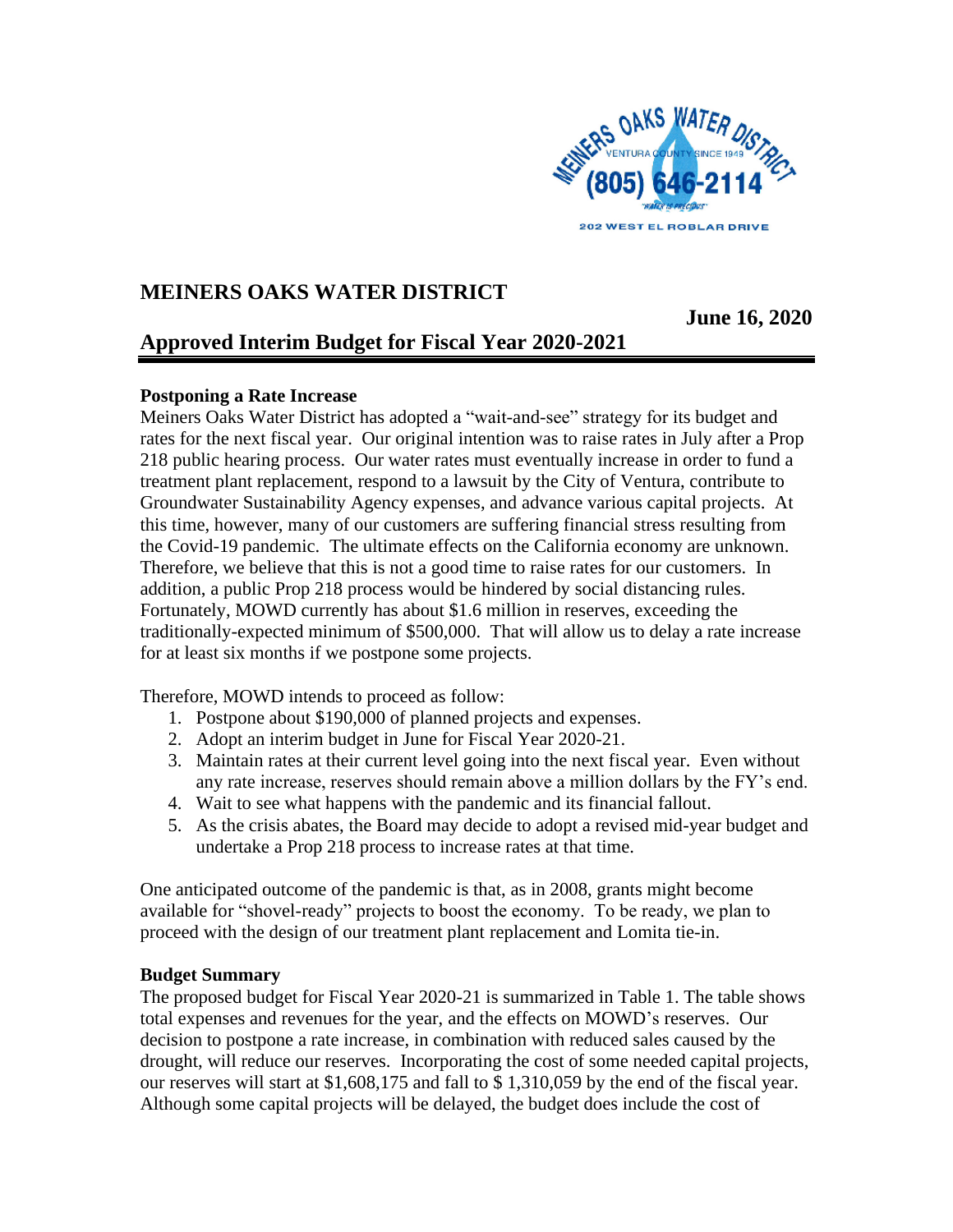engineering work required to advance some planned projects. However, some projects cannot wait, which will require us to use part of our reserves to accomplish those tasks. Such tasks include a nitrate removal study, needed valve replacements, and final engineering on our replacement water treatment plant. It is projected that our reserves will remain adequate to support District operations and maintenance.

### **Projected Expenses**

The budgeted expenses for FY 2020-21 are shown in Table 2 by category. The adopted budget amounts for the previous three fiscal years are shown in the table for comparison. The operating expenses by category are comparable to the prior three years. Capital expenses differ substantially each year and are not shown in detail for the previous years. Some highlights of the projected expenses are:

- 1) New pumping fees paid to the GSA could exceed \$40,000 per year.
- 2) Our long-term maintenance backlog continues, but it's not as severe as in the recent past. We plan to continue scheduled maintenance projects in 2020-21 to maintain the reliability of our water supply.
- 3) A nitrate removal study for Well No. 8 will be performed, supplemented by grant funding from the Wildlife Conervation Board.
- 4) Ongoing legal costs associated with the Santa Barbara Channel Keepers (SBCK) and the City of San Buenaventura adjudication.

### **Projected Revenues**

The projected total revenue of \$1,734,284 for FY 2020-21 is summarized in Table 3, and is based on current rates, reductions in water sales corresponding to Casitas MWD's Stage 3 drought, and current allocation amounts.

### **Water Rates**

Rates will be held steady until mid 2020 or beyond, as summarized in Table 4. Our Prop 218 hearing for future years 2020 - 2024 will be postponed until late 2020 or beyond due to the coronavirus pandemic and the unprecedented number of unemployed customers. The District will wait to adjust its water rates until it is more appropriate to do so.

MOWD has adopted a new water allocation program for its customers. Within the next few months, customers will be notified of their new allocations. Afterwards, MOWD may increase its penalty for water use above the allocation amount. Such an increase would be adopted at a regular board meeting open to the public and, as a penalty, is exempt from the Prop 218 process.

After the rainfall last winter, we do not expect to purchase much water from Casitas MWD next year. Nevertheless, if we do the cost would be passed on to our customers via a "Casitas Surcharge," as in previous years.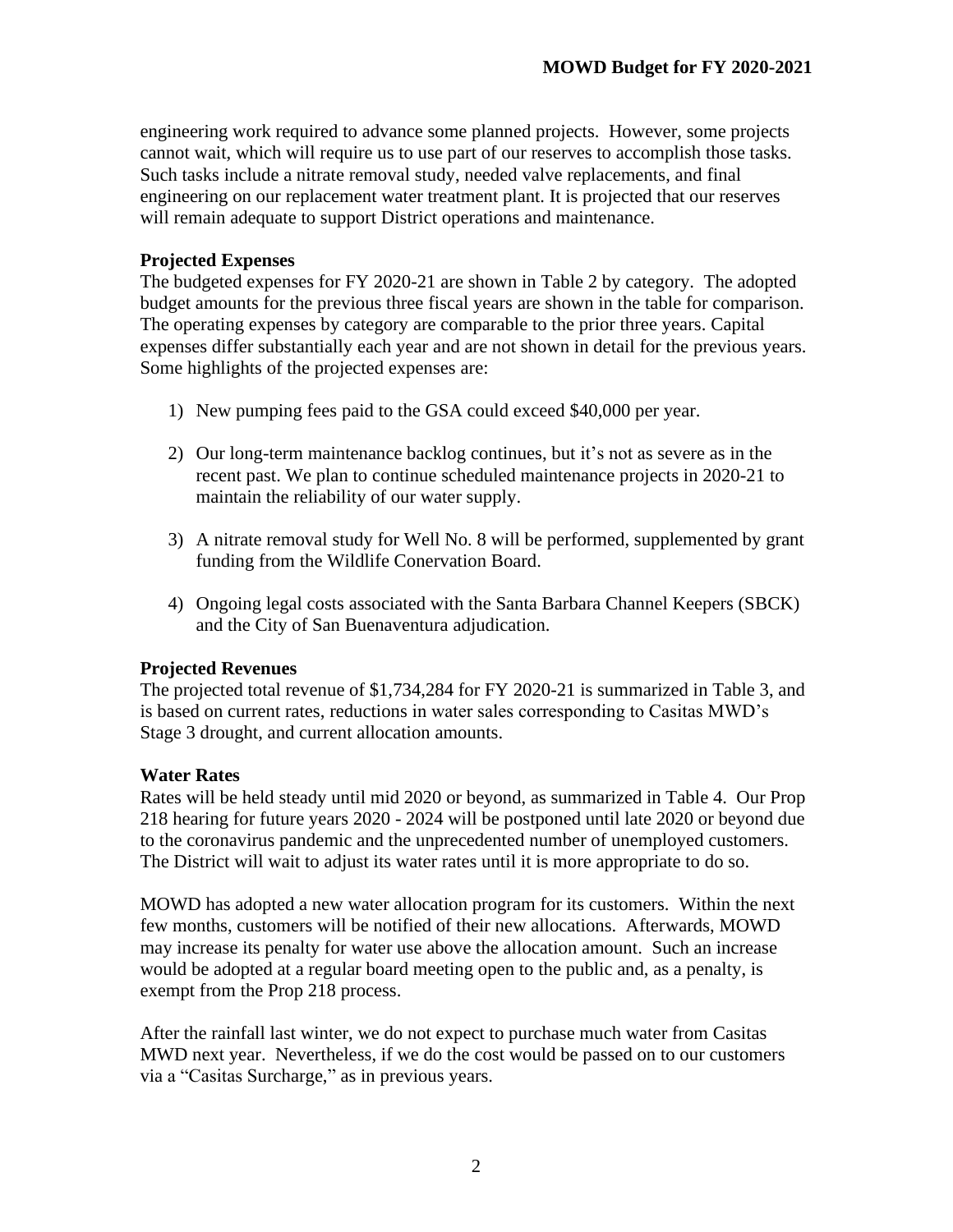## **Future Water Rates**

Customers will be notified if MOWD opts to proceed with a rate increase after the pandemic wanes. A Prop 218 process would be used and customers would have an opportunity to protest the increase in advance of its adoption.

Please check our website or call the office for any questions you might have.

Prepared by Mike Hollebrands General Manager Meiners Oaks Water District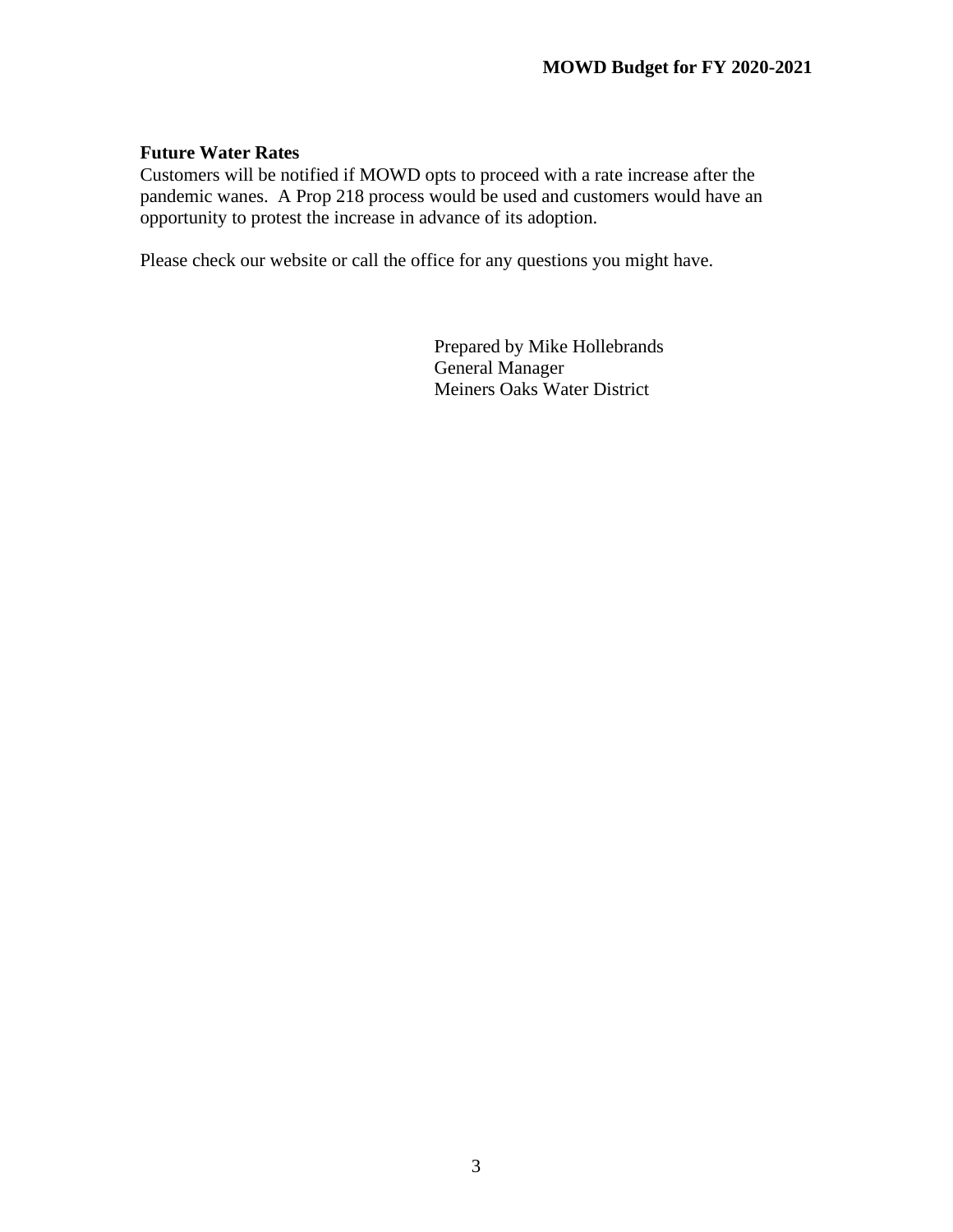# **Table 1**

# **Approved Interim Budget Summary for the Fiscal Year 2020 – 2021**

| <b>Total Operating expenditures</b>  | \$1,586,400     |
|--------------------------------------|-----------------|
| Capital Outlay                       | \$446,000       |
| <b>Total Capital and Operating</b>   | \$2,032,400     |
|                                      |                 |
| <b>Projected Revenues</b>            | \$1,734,284     |
| Shortfall to be absorbed by reserves | $<$ 298,116 $>$ |

| Reserves beginning | \$1,608,175 |
|--------------------|-------------|
| Reserves ending    | \$1,310,059 |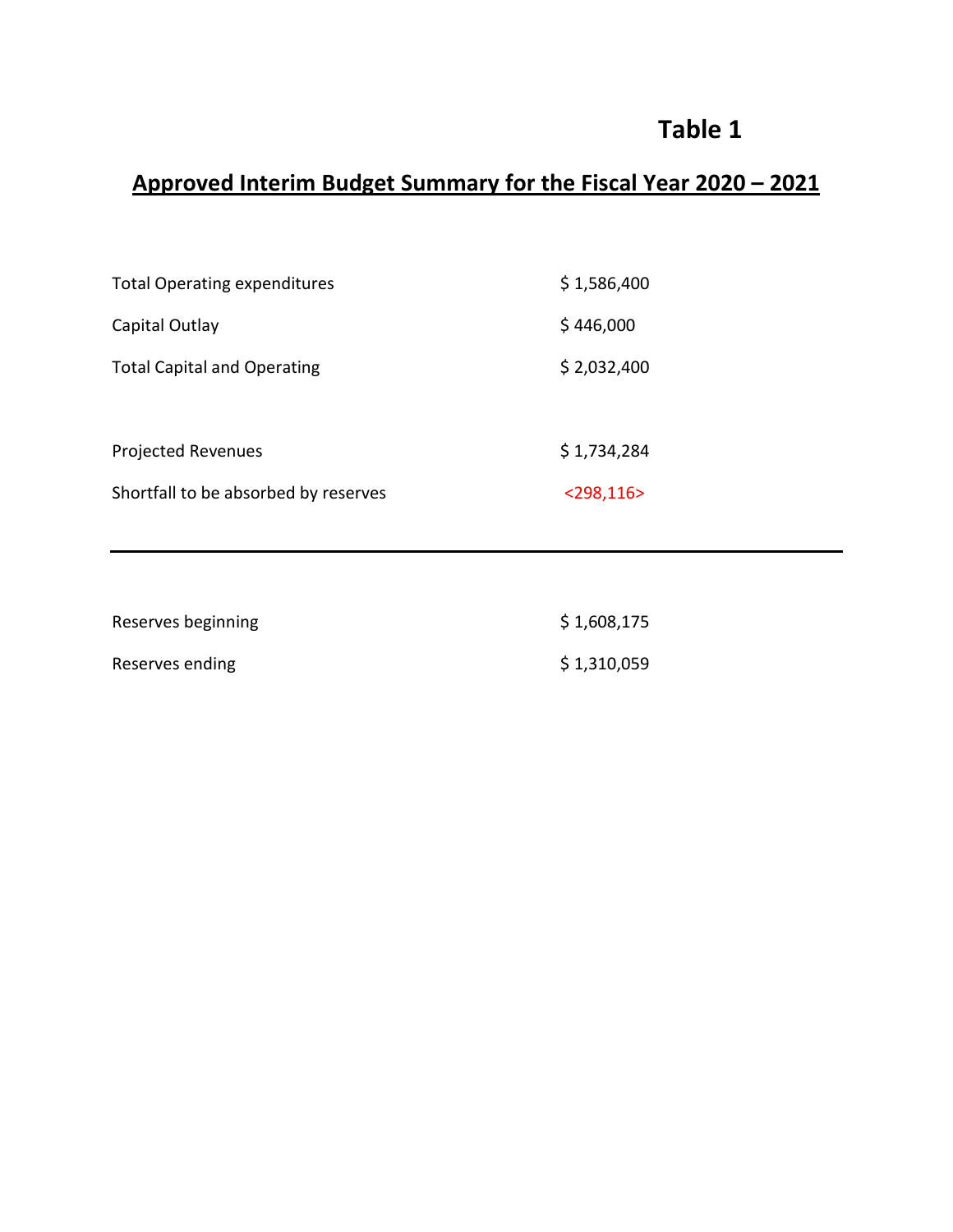### Approved interim Meiners Oaks Water District Operating Budget **Table 2 -1** Table 2 -1

### **Report of Expenses and Budget Appropriations, Current Bills and Appropriations To Date**

| <b>Expenditures</b>                                                  | Month of<br>July                                      | Year To<br>Date                                           | <b>Budget Approp</b><br>7/1/2020    | Approp. balance<br>07/01/20                 | Current<br>July                                                    | <b>Approp Bal</b><br><b>To Date</b> |
|----------------------------------------------------------------------|-------------------------------------------------------|-----------------------------------------------------------|-------------------------------------|---------------------------------------------|--------------------------------------------------------------------|-------------------------------------|
| Salary                                                               | \$                                                    | \$                                                        | \$<br>575,000.00                    | \$<br>575,000.00                            | \$<br>\$                                                           | 575,000.00                          |
| <b>Payroll Taxes</b>                                                 | \$<br>÷,                                              | \$<br>$\overline{\phantom{a}}$                            | \$<br>60,000.00                     | \$<br>60,000.00                             | \$<br>\$                                                           | 60,000.00                           |
| <b>Retirement Contributions</b>                                      | \$<br>÷,                                              | \$                                                        | \$<br>51,000.00                     | \$<br>51,000.00                             | \$<br>\$<br>$\overline{\phantom{a}}$                               | 51,000.00                           |
| Group Insurance                                                      | \$<br>$\overline{a}$                                  | \$<br>$\overline{\phantom{a}}$                            | \$<br>86,000.00                     | \$<br>86,000.00                             | \$<br>\$<br>$\overline{\phantom{a}}$                               | 86,000.00                           |
| <b>Company Uniforms</b>                                              | \$<br>$\overline{a}$                                  | \$<br>$\overline{a}$                                      | \$<br>2,500.00                      | \$<br>2,500.00                              | \$<br>\$<br>$\blacksquare$                                         | 2,500.00                            |
| Phone Office                                                         | \$<br>$\overline{a}$                                  | \$<br>÷                                                   | \$<br>9,000.00                      | \$<br>9,000.00                              | \$<br>\$<br>$\blacksquare$                                         | 9,000.00                            |
| Janitorial Service                                                   | \$<br>÷.                                              | \$<br>$\overline{\phantom{a}}$                            | \$<br>5,000.00                      | \$<br>5,000.00                              | \$<br>\$<br>$\blacksquare$                                         | 5,000.00                            |
| <b>Refuse Disposal</b>                                               | \$<br>$\blacksquare$                                  | \$<br>$\omega$                                            | \$<br>3,400.00                      | \$<br>3,400.00                              | \$<br>\$<br>$\mathbf{r}$                                           | 3,400.00                            |
| Liability Insurance                                                  | \$<br>$\blacksquare$<br>\$<br>$\tilde{\phantom{a}}$   | \$<br>$\omega$<br>\$<br>$\overline{a}$                    | \$<br>40,000.00                     | \$<br>40,000.00                             | \$<br>\$<br>$\mathbf{r}$                                           | 40,000.00                           |
| <b>Workers Compensation</b><br>Well Maint.                           | \$<br>$\mathbf{r}$                                    | \$<br>$\overline{\phantom{a}}$                            | \$<br>18,000.00<br>\$<br>10,000.00  | \$<br>18.000.00<br>\$<br>10,000.00          | \$<br>\$<br>$\blacksquare$<br>\$<br>\$<br>$\overline{\phantom{a}}$ | 18,000.00<br>10,000.00              |
| <b>Truck Maintenance</b>                                             | \$<br>ä,                                              | \$<br>ä,                                                  | \$<br>3,500.00                      | \$<br>3,500.00                              | \$<br>\$<br>$\overline{\phantom{a}}$                               | 3,500.00                            |
| Office Equip. Maintenance                                            | \$<br>$\omega$                                        | \$<br>$\omega$                                            | \$<br>5.000.00                      | \$<br>5.000.00                              | \$<br>\$<br>$\overline{\phantom{a}}$                               | 5,000.00                            |
| Cell Phones                                                          | \$<br>$\mathbf{r}$                                    | \$<br>$\sim$                                              | \$<br>4,500.00                      | \$<br>4,500.00                              | \$<br>\$                                                           | 4,500.00                            |
| System Maintenance                                                   | \$<br>$\blacksquare$                                  | \$<br>$\blacksquare$                                      | \$<br>75,000.00                     | \$<br>75,000.00                             | \$<br>\$<br>$\mathbf{r}$                                           | 75,000.00                           |
| Safety Equipment                                                     | \$<br>$\mathbf{r}$                                    | \$<br>$\sim$                                              | \$<br>3,000.00                      | \$<br>3,000.00                              | \$<br>\$<br>$\blacksquare$                                         | 3,000.00                            |
| <b>Laboratory Services</b>                                           | \$<br>$\sim$                                          | \$<br>$\omega$                                            | \$<br>11,000.00                     | \$<br>11,000.00                             | \$<br>\$<br>$\mathbf{r}$                                           | 11,000.00                           |
| Membership and Dues                                                  | \$<br>$\sim$                                          | \$<br>$\overline{a}$                                      | \$<br>8,000.00                      | \$<br>8,000.00                              | \$<br>\$<br>$\overline{\phantom{a}}$                               | 8,000.00                            |
| Printing and Binding                                                 | \$<br>$\blacksquare$                                  | \$<br>$\blacksquare$                                      | \$<br>3,500.00                      | \$<br>3,500.00                              | \$<br>\$<br>$\blacksquare$                                         | 3,500.00                            |
| <b>Office Supplies</b>                                               | \$<br>$\overline{\phantom{a}}$                        | \$<br>$\overline{\phantom{a}}$                            | \$<br>5,000.00                      | \$<br>5,000.00                              | \$<br>\$<br>$\blacksquare$                                         | 5,000.00                            |
| Postage and Express                                                  | \$<br>$\blacksquare$                                  | \$<br>$\blacksquare$                                      | \$<br>10,000.00                     | \$<br>10,000.00                             | \$<br>\$<br>$\blacksquare$                                         | 10,000.00                           |
| B.O.D. Fees                                                          | \$<br>$\blacksquare$                                  | \$<br>$\blacksquare$                                      | \$<br>15,000.00                     | \$<br>15,000.00                             | \$<br>\$<br>$\overline{\phantom{a}}$                               | 15,000.00                           |
| <b>Engineering &amp; Technical Services</b>                          | \$<br>$\overline{\phantom{a}}$                        | \$<br>$\blacksquare$                                      | \$<br>50,000.00                     | \$<br>50,000.00                             | \$<br>\$<br>$\overline{\phantom{a}}$                               | 50,000.00                           |
| <b>Computer Services</b>                                             | \$<br>$\blacksquare$                                  | \$<br>$\blacksquare$                                      | \$<br>17,000.00                     | \$<br>17,000.00                             | \$<br>\$<br>$\overline{\phantom{a}}$                               | 17,000.00                           |
| Other Prof. & Regulatory Fees                                        | \$<br>ä,                                              | \$<br>$\blacksquare$                                      | \$<br>40,000.00                     | \$<br>40.000.00                             | \$<br>\$<br>$\blacksquare$                                         | 40,000.00                           |
| Public and Legal Notices                                             | \$<br>ä,                                              | \$<br>ä,                                                  | \$<br>2.000.00                      | \$<br>2.000.00                              | \$<br>\$<br>$\overline{\phantom{a}}$                               | 2,000.00                            |
| <b>Attorney Fees</b>                                                 | \$<br>$\blacksquare$                                  | \$<br>$\overline{\phantom{a}}$                            | \$<br>75,000.00                     | \$<br>75,000.00                             | \$<br>\$<br>$\blacksquare$                                         | 75,000.00                           |
| <b>GSA Fees</b>                                                      | \$<br>$\blacksquare$                                  | \$<br>$\overline{a}$                                      | \$<br>50,000.00                     | \$<br>50,000.00                             | \$<br>\$<br>$\blacksquare$                                         | 50,000.00                           |
| VR/SBC/City of VTA Law Suit                                          | \$<br>$\blacksquare$                                  | \$<br>$\blacksquare$                                      | \$<br>75.000.00                     | \$<br>75,000.00                             | \$<br>\$<br>$\blacksquare$                                         | 75,000.00                           |
| <b>State Water</b>                                                   | \$<br>ä,                                              | \$                                                        | \$<br>20,000.00                     | \$<br>20,000.00                             | \$<br>\$                                                           | 20,000.00                           |
| <b>Audit Fees</b>                                                    | \$<br>$\mathbf{r}$                                    | \$<br>$\blacksquare$                                      | \$<br>25,000.00                     | \$<br>25,000.00                             | \$<br>\$<br>$\overline{\phantom{a}}$                               | 25,000.00                           |
| Small Tools                                                          | \$<br>ä,                                              | \$<br>$\overline{\phantom{a}}$                            | \$<br>3,000.00                      | \$<br>3,000.00                              | \$<br>\$                                                           | 3,000.00                            |
| <b>Election Supplies</b>                                             | \$<br>$\overline{a}$                                  | \$<br>$\overline{\phantom{a}}$                            | \$<br>2,500.00                      | \$<br>2,500.00                              | \$<br>\$<br>$\overline{\phantom{a}}$                               | 2,500.00                            |
| <b>Water Purchase</b>                                                | \$<br>ä,                                              | \$<br>$\overline{\phantom{a}}$                            | \$<br>75,000.00                     | \$<br>75,000.00                             | \$<br>\$<br>$\overline{\phantom{a}}$                               | 75,000.00                           |
| <b>Casitas Standby Charges</b>                                       | \$<br>$\blacksquare$                                  | \$<br>$\blacksquare$                                      | \$<br>20,000.00                     | \$<br>20,000.00                             | \$<br>\$<br>$\overline{\phantom{a}}$                               | 20,000.00                           |
| <b>Treatment Plant operations</b>                                    | \$<br>$\blacksquare$                                  | \$<br>$\blacksquare$                                      | \$<br>20,000.00                     | \$<br>20,000.00                             | \$<br>\$<br>$\blacksquare$                                         | 20,000.00                           |
| Fuel                                                                 | \$<br>$\mathbf{r}$                                    | \$<br>÷.                                                  | \$<br>13,000.00                     | \$<br>13,000.00                             | \$<br>\$<br>$\mathbf{r}$                                           | 13,000.00                           |
| <b>Travel Exp./Seminars</b>                                          | \$<br>$\omega$                                        | \$<br>$\omega$                                            | \$<br>2,000.00                      | \$<br>2,000.00                              | \$<br>\$<br>$\blacksquare$                                         | 2,000.00                            |
| Meters                                                               | \$<br>$\mathbf{r}$                                    | \$<br>÷.                                                  | \$<br>10,000.00                     | \$<br>10,000.00                             | \$<br>\$<br>$\blacksquare$                                         | 10,000.00                           |
| <b>Utilities</b>                                                     | \$<br>$\omega$                                        | \$<br>$\blacksquare$                                      | \$<br>3,500.00                      | \$<br>3,500.00                              | \$<br>\$<br>$\overline{\phantom{a}}$                               | 3,500.00                            |
| Power and Pumping                                                    | \$                                                    | \$                                                        | \$<br>80,000.00                     | \$<br>80,000.00                             | \$<br>\$                                                           | 80,000.00                           |
| <b>Total Expenditures</b>                                            | \$<br>$\blacksquare$                                  | \$<br>$\blacksquare$                                      | \$<br>1,586,400.00                  | \$<br>1,586,400.00                          | \$<br>\$<br>$\blacksquare$                                         | 1,586,400.00                        |
| <b>Water Distribution System</b>                                     |                                                       |                                                           |                                     |                                             |                                                                    |                                     |
| Automating Fairview Conn. Design                                     | S<br>$\blacksquare$                                   | $\overline{\phantom{a}}$                                  | \$                                  | \$                                          | \$<br>S<br>$\blacksquare$                                          |                                     |
| Well 8 nitrate removal/blending                                      | -\$<br>$\sim$<br>S<br>$\blacksquare$                  | S<br>$\overline{\phantom{a}}$<br>S<br>$\blacksquare$      | S,<br>5,000.00<br>\$                | \$<br>5,000.00                              | \$<br>S<br>$\blacksquare$<br>$\blacksquare$                        | 5.000.00                            |
| 4 Valve replacements / Deadends<br>Relocate 6 inch main for Z-2      | \$<br>$\blacksquare$                                  | \$<br>$\overline{\phantom{a}}$                            | \$<br>150,000.00                    | S<br>\$<br>150,000.00                       | \$<br>S<br>\$<br>\$<br>$\overline{\phantom{a}}$                    | 150,000.00                          |
| El Sol to Lomita Tie-in engineering                                  | \$<br>$\overline{a}$                                  | \$<br>$\blacksquare$                                      | \$<br>5,000.00                      | \$<br>5,000.00                              | \$<br>\$                                                           | 5,000.00                            |
| Repairs to Meiners Rd 80K gallon tank                                | \$<br>$\sim$                                          | \$<br>$\sim$                                              | \$<br>$50,000.00$ \ \$              | 50,000.00                                   | - \$<br>-\$                                                        | 50,000.00                           |
| <b>Structures and Improvements</b>                                   | S<br>S<br>$\blacksquare$                              | S<br>\$<br>$\blacksquare$                                 | S,<br>\$<br>$\sim$                  | \$<br>\$<br>$\overline{\phantom{a}}$        | \$<br>S<br>$\sim$<br>\$<br>S<br>$\blacksquare$                     | $\sim$                              |
| T.P. Final Eng. 100% design                                          | \$<br>$\mathbf{r}$                                    | \$<br>$\overline{\phantom{a}}$                            | \$<br>50,000.00                     | \$<br>50,000.00                             | \$<br>\$<br>$\sim$                                                 | 50,000.00                           |
| Treatment Plant set-aside Fund                                       | \$<br>$\overline{\phantom{a}}$                        | \$<br>$\blacksquare$                                      | \$                                  | \$                                          | \$<br>\$<br>$\sim$                                                 |                                     |
| <b>Vehicles</b><br>1 Ton Service Truck                               | S<br>$\sim$<br>\$<br>$\blacksquare$                   | S.<br>$\sim$<br>S                                         | \$<br>S<br>75,000.00                | \$<br>$\overline{\mathcal{E}}$<br>75,000.00 | \$<br>\$<br>$\sim$<br>S<br>S                                       |                                     |
| <b>Furniture and Fixtures</b>                                        | \$<br>$\blacksquare$                                  | $\overline{\phantom{a}}$<br>S<br>$\overline{\phantom{a}}$ | \$                                  | \$                                          | \$<br>\$<br>$\sim$                                                 | 75,000.00                           |
| General Managers desk                                                | \$<br>$\blacksquare$                                  | \$<br>$\omega$                                            | 2,500.00<br>\$                      | \$<br>2,500.00                              | \$<br>\$<br>$\mathbf{r}$                                           | 2,500.00                            |
|                                                                      | \$<br>$\blacksquare$                                  | \$<br>$\blacksquare$                                      | \$<br>$\overline{\phantom{a}}$      | \$                                          | \$<br>\$<br>$\sim$                                                 | $\overline{\phantom{a}}$            |
| <b>Office Machines</b><br>New meter reading handhelds/Software       | S<br>$\blacksquare$<br>\$<br>$\overline{\phantom{a}}$ | æ.<br>$\sim$<br>\$                                        | \$<br>S<br>6,000.00                 | \$<br>$\overline{\mathcal{E}}$<br>6,000.00  | \$<br>$\sim$<br>S<br>\$<br>S                                       | 6,000.00                            |
|                                                                      | S<br>$\blacksquare$                                   | S<br>$\blacksquare$                                       | \$                                  | \$                                          | \$<br>\$<br>$\overline{\phantom{a}}$                               |                                     |
| <b>Field Equipment</b>                                               | \$<br>$\mathbf{r}$                                    | \$<br>$\mathbf{r}$                                        | \$                                  | \$                                          | \$<br>$\mathbf{r}$<br>\$                                           |                                     |
| Leak Detector                                                        | \$<br>$\blacksquare$<br>$\blacksquare$                | \$<br>$\blacksquare$<br>$\mathbf{r}$                      | \$<br>2,500.00                      | \$<br>2,500.00                              | \$<br>\$<br>$\blacksquare$<br>$\blacksquare$                       | 2,500.00                            |
| Vibraplate<br>Welder for new truck                                   | \$<br>S<br>$\blacksquare$                             | S<br>$\blacksquare$                                       | \$<br>S<br>$\overline{\phantom{a}}$ | \$<br>S                                     | \$<br>\$<br>$\sqrt{2}$<br>\$                                       | $\sim$                              |
| Air Compressor for new truck                                         | \$<br>$\blacksquare$                                  | \$<br>$\sim$                                              | \$<br>$\overline{\phantom{a}}$      | \$<br>$\overline{\phantom{a}}$              | \$<br>\$<br>$\blacksquare$                                         | $\sim$                              |
| Crane For new truck                                                  |                                                       |                                                           | \$                                  | \$                                          |                                                                    |                                     |
| <b>Appropriations for Contingencies</b><br><b>Total CIP Spending</b> | \$<br>$\overline{a}$<br>\$<br>$\blacksquare$          | \$<br>$\blacksquare$<br>$\blacksquare$                    | \$<br>50,000.00<br>396,000.00<br>\$ | \$<br>50,000.00<br>396,000.00               | \$<br>l \$<br>$\overline{\phantom{a}}$<br>S<br>7<br>$\sim$         | 100,000.00<br>446,000.00            |
|                                                                      |                                                       |                                                           |                                     |                                             |                                                                    |                                     |
| <b>GRAND TOTAL</b>                                                   |                                                       | \$                                                        | \$<br>1,982,400.00                  | \$<br>1,982,400.00                          | \$<br>\$                                                           | 2,032,400.00                        |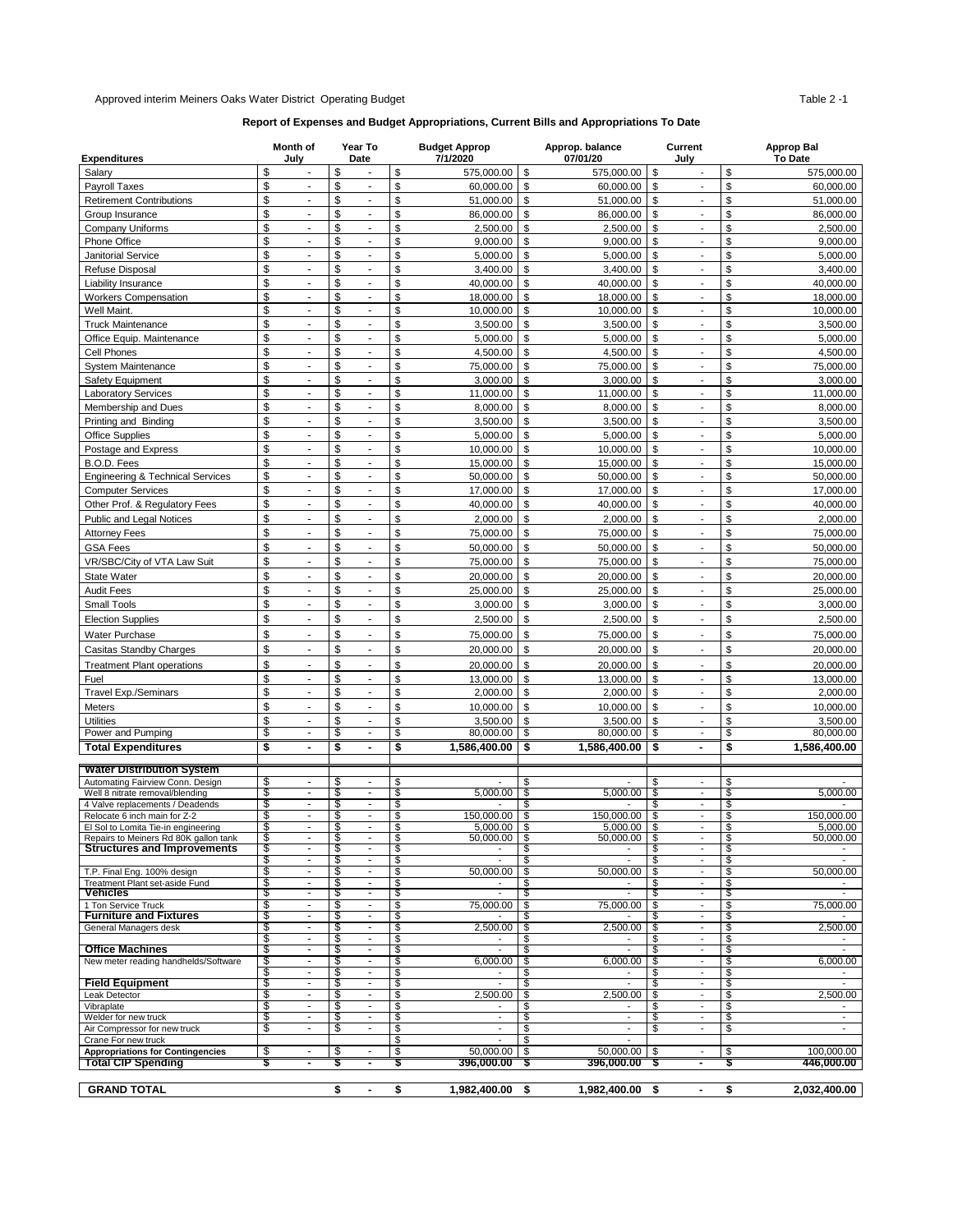# **Table 3 MOWD Approved Interim Budget for FY 2020 - 2021** *Projected Revenue*

|               |              | <b>Monthly</b> | <b>Monthly</b>             | Annual    |  |
|---------------|--------------|----------------|----------------------------|-----------|--|
| Meter size    | No. of Accts | <b>WAC</b>     | <b>MCC</b>                 | Revenue   |  |
| $5/8" - 3/4"$ | 1499         | \$35.91        | \$0.00                     | \$645,949 |  |
| 1"            | 258          | \$35.91        | \$16.00                    | \$160,713 |  |
| 11/2"         | 9            | \$35.91        | \$36.00                    | \$7,766   |  |
| 2"            | 18           | \$35.91        | \$104.00                   | \$30,221  |  |
| 3"            | 3            | \$35.91        | \$256.00                   | \$10,509  |  |
| 4"            | 1            | \$35.91        | \$776.00                   | \$9,743   |  |
| 6"            | 1            | \$35.91        | \$1,576.00                 | \$19,343  |  |
|               |              |                | <b>TOTAL FIXED REVENUE</b> | \$884,244 |  |
|               | 1789         |                |                            |           |  |

# **1) Fixed Meter Charges**

|    |                                    |                                   |        | Annual         |
|----|------------------------------------|-----------------------------------|--------|----------------|
| 2) | <b>Water Sales</b>                 | <b>Units</b>                      | Rate   | <b>Revenue</b> |
|    | <b>Total annual sales</b>          | 256,000                           | \$2.34 | \$599,040      |
|    | Over-alloc usage                   | 56,000                            | \$1.00 | \$56,000       |
|    |                                    | <b>TOTAL WATER SALES REVENUE</b>  |        | \$655,040      |
|    |                                    |                                   |        |                |
|    |                                    |                                   |        | Annual         |
| 3) | <b>Delinquent Fees</b>             |                                   |        | Revenue        |
|    | <b>Total Annual Fees Collected</b> |                                   |        | \$30,000       |
|    |                                    | <b>TOTAL DELINQUENT REVENUE</b>   |        | \$30,000       |
|    |                                    |                                   |        |                |
|    |                                    |                                   |        | Annual         |
|    | 4) Property Taxes                  |                                   |        | Revenue        |
|    |                                    |                                   |        | \$140,000      |
|    |                                    | <b>TOTAL PROPERTY TAX REVENUE</b> |        | \$140,000      |
|    |                                    |                                   |        |                |
|    |                                    |                                   |        | Annual         |
|    | 5) Interest Income                 |                                   |        | <b>Revenue</b> |
|    |                                    |                                   |        | \$25,000       |
|    |                                    | <b>TOTAL INCOME FROM INTEREST</b> |        | \$25,000       |
|    |                                    |                                   |        |                |
|    | TOTAL PROJECTED ANNUAL REVENUE     |                                   |        | \$1,734,284    |